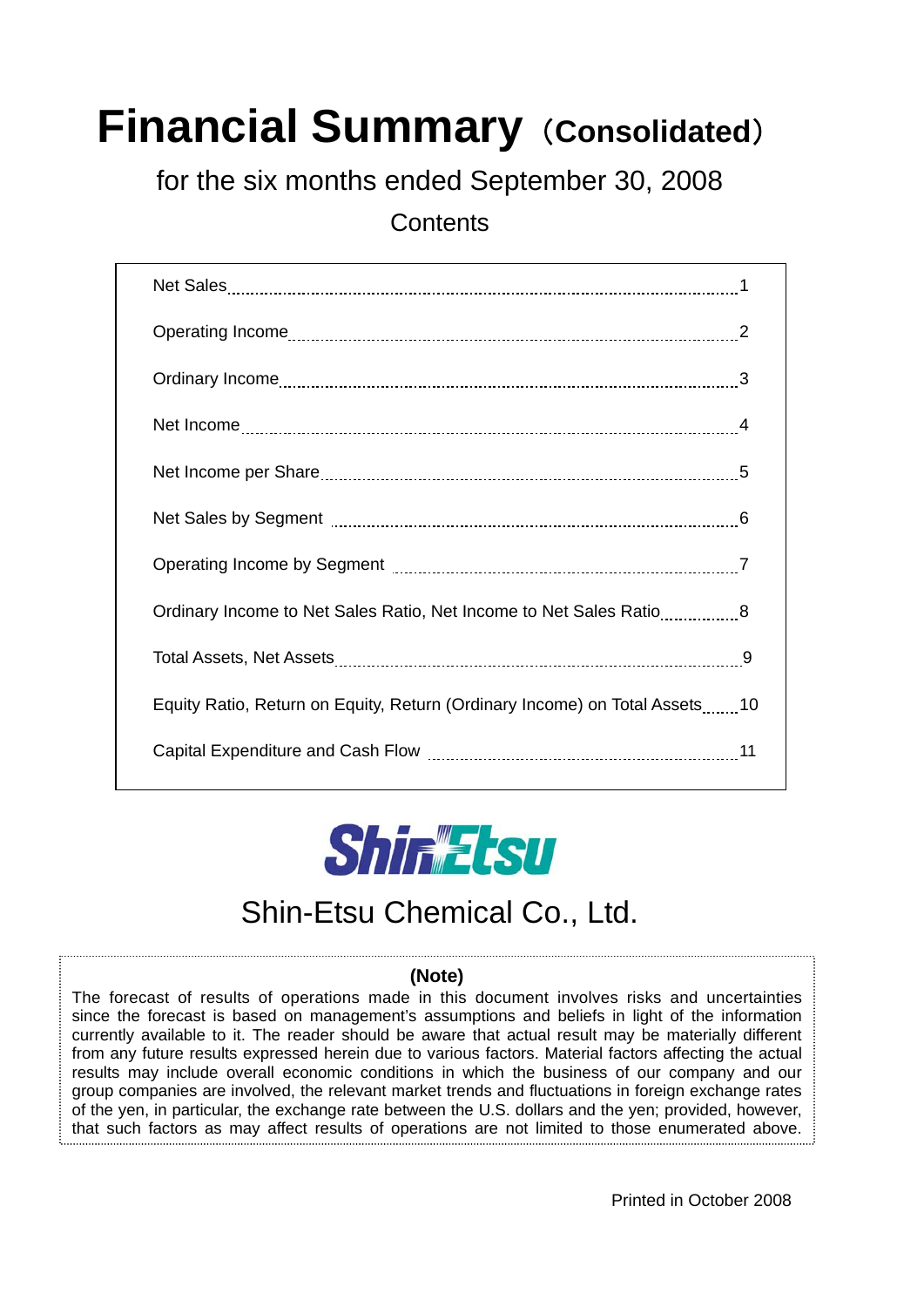

#### Net Sales



| (100 millions of yen) |  |
|-----------------------|--|
|                       |  |

|                                                                                                               | 99/3 |  |  |  | $00/3$   01/3   02/3   03/3   04/3   05/3   06/3   07/3   08/3 |  | 08/9 | 09/3 |
|---------------------------------------------------------------------------------------------------------------|------|--|--|--|----------------------------------------------------------------|--|------|------|
| Net Sales   6,428   6,789   8,075   7,751   7,975   8,328   9,675   11,279   13,047   13,764   6,954   14,000 |      |  |  |  |                                                                |  |      |      |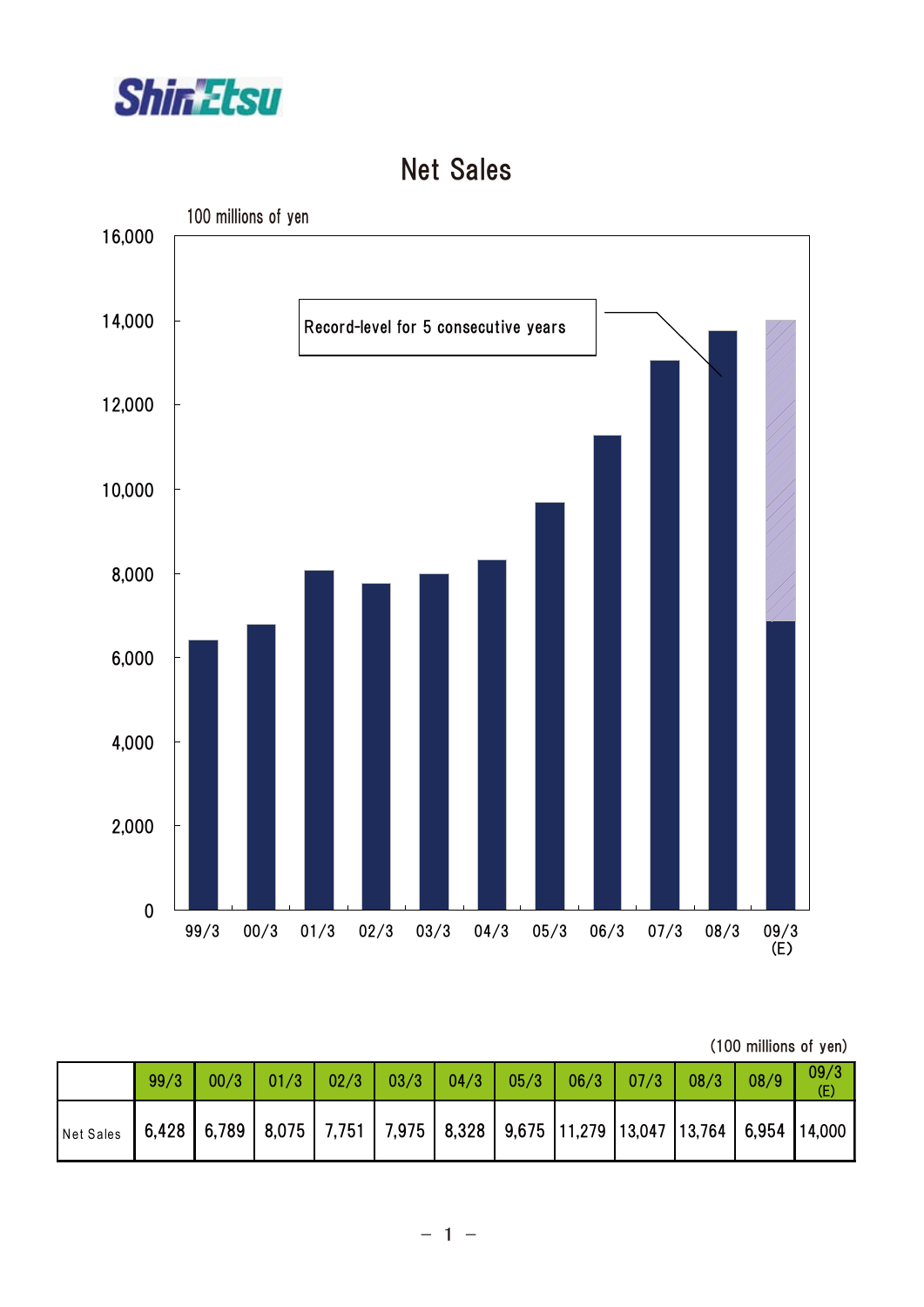

# 100 millions of yen Record-level for 5 consecutive years 0 500 1,000 1,500 2,000 2,500 3,000 3,500 99/3 00/3 01/3 02/3 03/3 04/3 05/3 06/3 07/3 08/3 09/3 09/3<br>(E) Record-level for 13 consecutive years

# Operating Income

#### (100 millions of yen)

|                     | 99/3 | 00/3 | 01/3                                                                                | 02/3 | 03/3 | 04/3 | 05/3 | 06/3 | 07/3 | 08/3 | 08/9 | 09/3<br>Œ |
|---------------------|------|------|-------------------------------------------------------------------------------------|------|------|------|------|------|------|------|------|-----------|
| Operating<br>Income | 863  |      | 875   1,127   1,147   1,221   1,256   1,517   1,853   2,410   2,871   1,501   3,070 |      |      |      |      |      |      |      |      |           |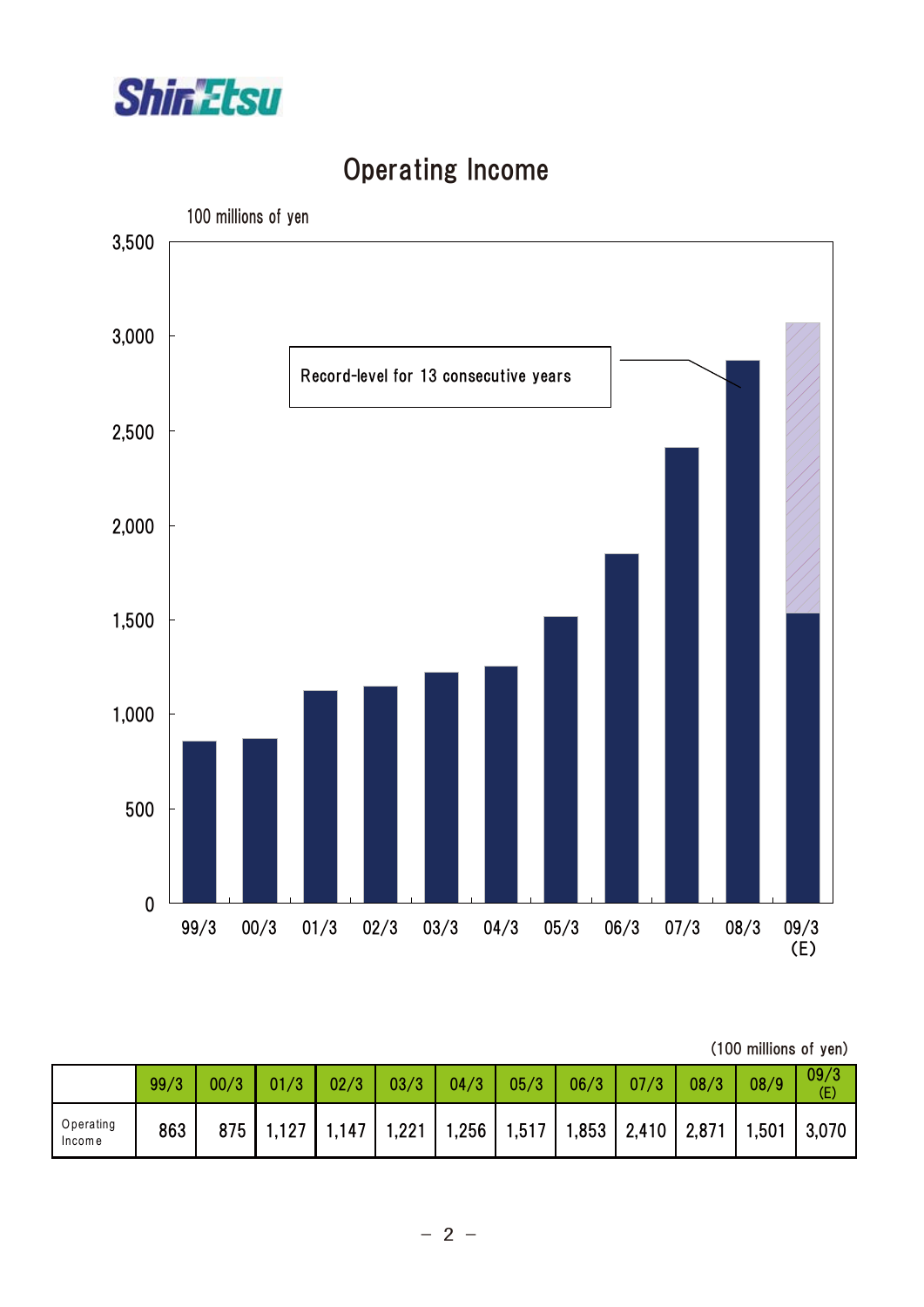

# Ordinary Income



| (100 millions of yen) |  |
|-----------------------|--|
|                       |  |

|                    | 99/3 | 00/3 | 01/3                                                                                       | 02/3 | 03/3 | 04/3 | 05/3 | 06/3 | 07/3 | 08/3 | 08/9 | 09/3<br>(E) |
|--------------------|------|------|--------------------------------------------------------------------------------------------|------|------|------|------|------|------|------|------|-------------|
| Ordinary<br>Income | 776  | 844  | <sup>1</sup> 1,158   1,170   1,221   1,256   1,515   1,850   2,470   3,000   1,565   3,200 |      |      |      |      |      |      |      |      |             |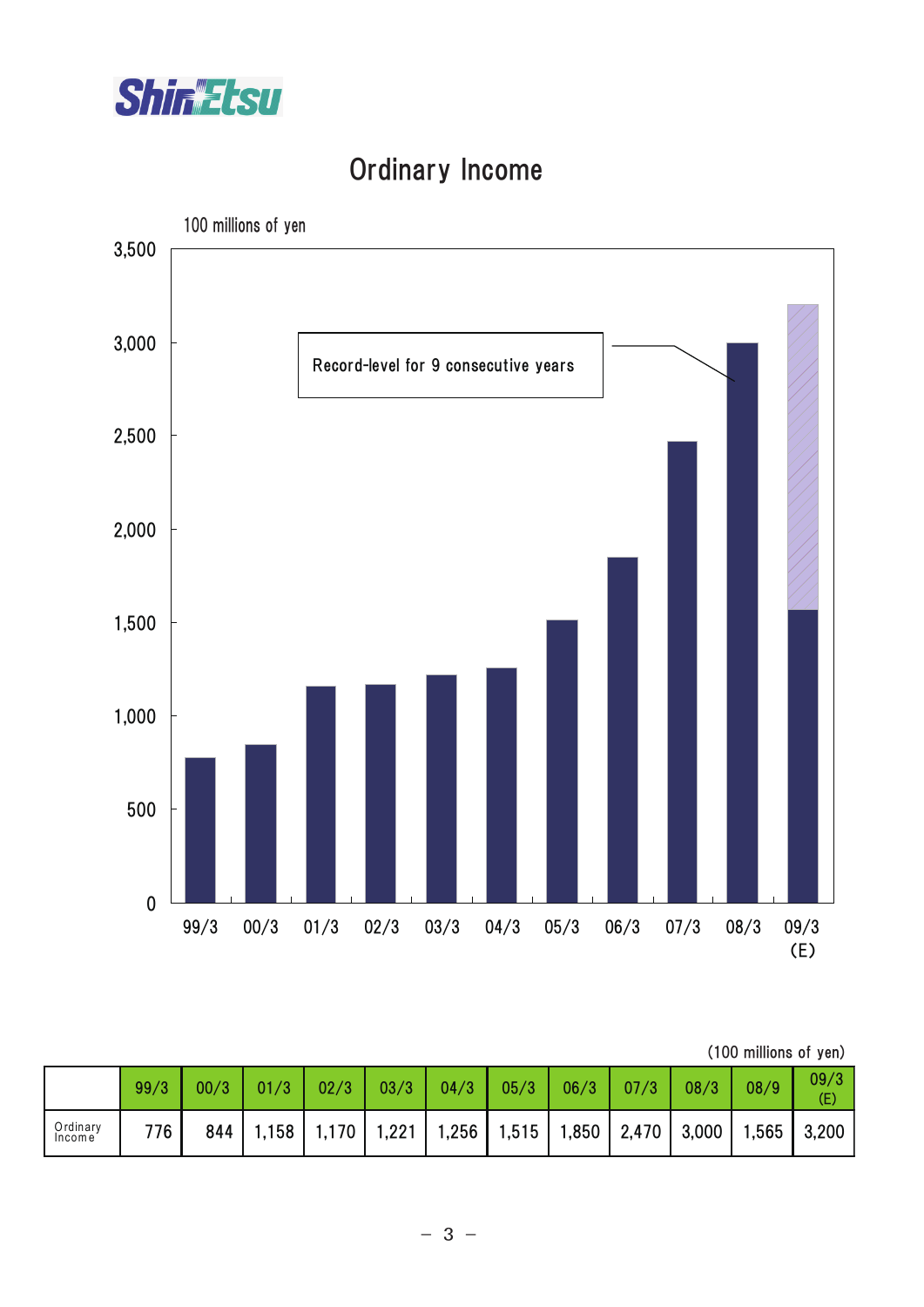

#### Net Income



<sup>(100</sup> millions of yen)

|            | 99/3 | 00/3 | 01/3 | 02/3 | 03/3 | 04/3 | 05/3 | 06/3 | 07/3 | 08/3 | 08/9                                  | 09/3<br>(E) |
|------------|------|------|------|------|------|------|------|------|------|------|---------------------------------------|-------------|
| Net Income | 434  | 482  | 645  | 685  | 730  | 748  |      |      |      |      | $932$   1,150   1,540   1,836   1,010 | 2,000       |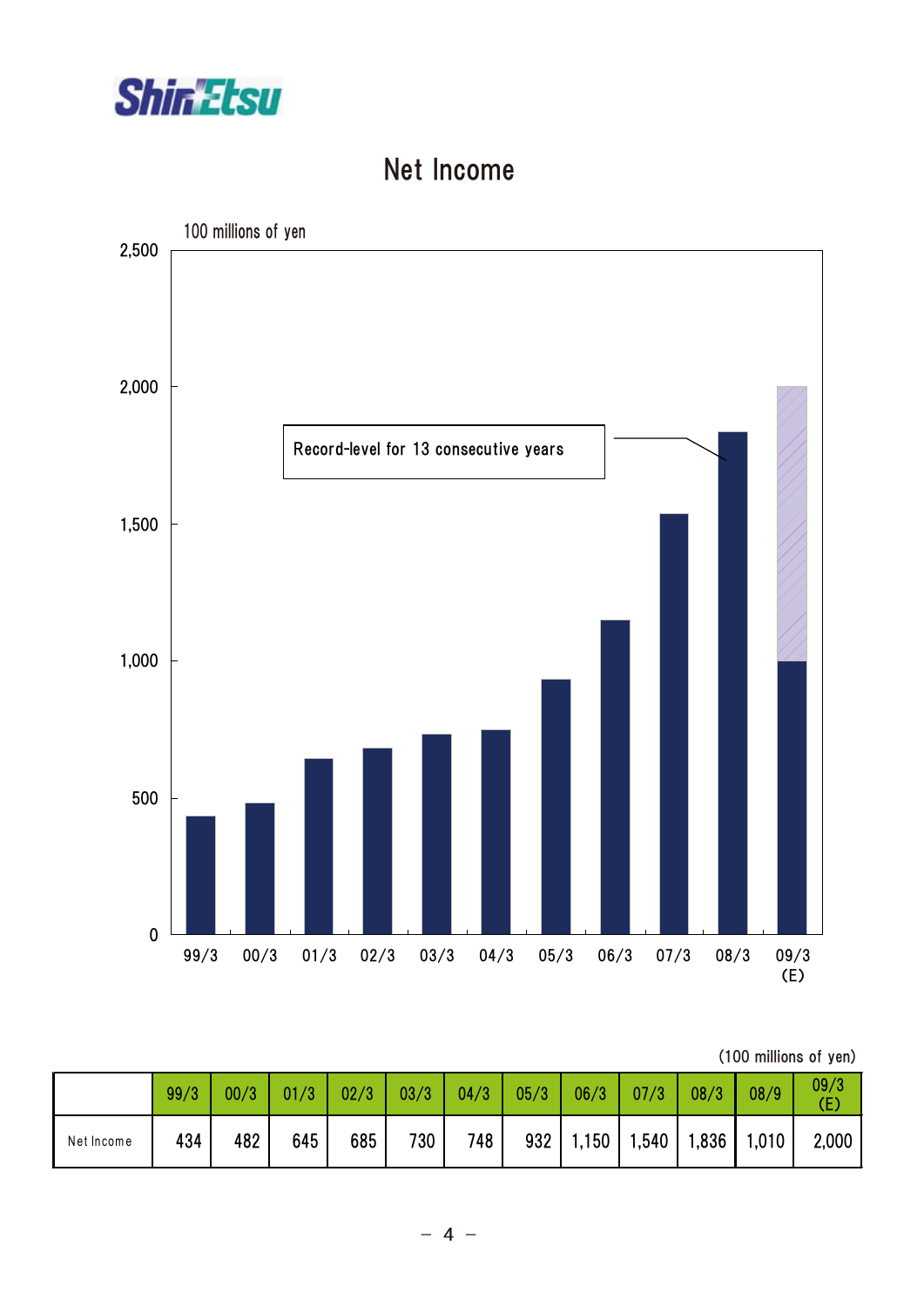

### Net Income Per Share



|                         |      |                                                                                     |      |      |      |      |      |      |      |      |      | (yen)       |
|-------------------------|------|-------------------------------------------------------------------------------------|------|------|------|------|------|------|------|------|------|-------------|
|                         | 99/3 | 00/3                                                                                | 01/3 | 02/3 | 03/3 | 04/3 | 05/3 | 06/3 | 07/3 | 08/3 | 08/9 | 09/3<br>(E) |
| Net Income<br>per Share |      | 109.36 116.56 153.58 162.93 173.13 177.25 219.10 266.63 357.78 426.63 235.04 467.90 |      |      |      |      |      |      |      |      |      |             |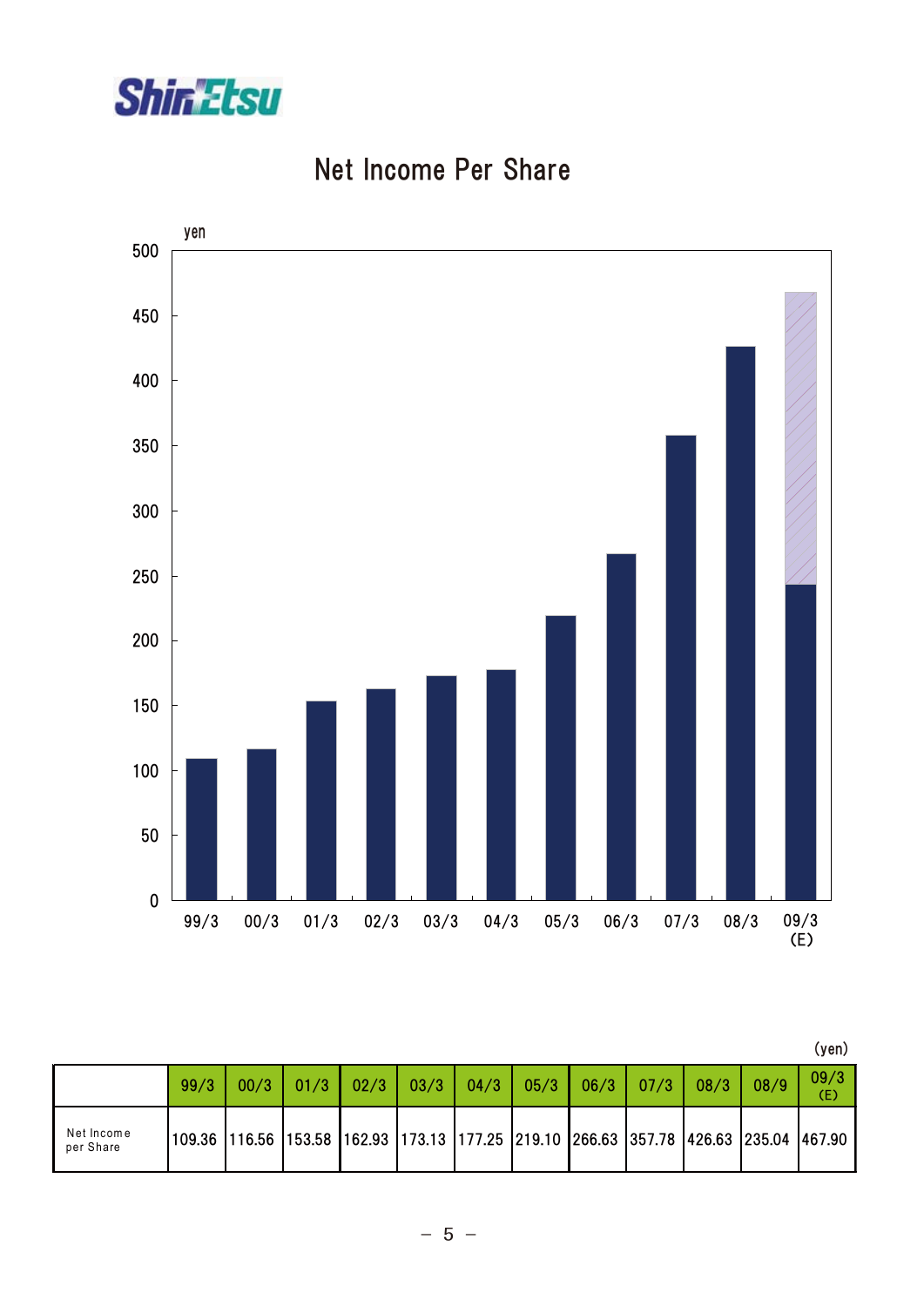

## Net Sales by Segment



Organic and Inorganic Chemicals

**Electronics Materials** 

**Functional Materials and Others** 

|                                           |       |       |       |       |      |      |                                                       |      |       |                   | (TUU THIIIIUHS OF YEIT) |             |
|-------------------------------------------|-------|-------|-------|-------|------|------|-------------------------------------------------------|------|-------|-------------------|-------------------------|-------------|
|                                           | 99/3  | 00/3  | 01/3  | 02/3  | 03/3 | 04/3 | 05/3                                                  | 06/3 | 07/3  | 08/3              | 08/9                    | 09/3<br>(E) |
| Organic and Inorganic<br>Chemicals        | 3,289 |       |       |       |      |      | 3,434   4,104   3,980   4,210   4,570   5,490   6,365 |      |       | 7,084 7,010 3,545 |                         | 7,310       |
| <b>Electronics Materials</b>              | 2,146 | 2,201 | 2,587 | 2,265 |      |      | 2,434   2,622   3,069   3,615                         |      | 4,794 | 5,647             | 2,850                   | 5,530       |
| <b>Functional Materials</b><br>and Others | 993   | 1,153 | 1,384 | 1,507 |      |      | $1,331$   1,136   1,116   1,300                       |      | 1,169 | 1,107             | 559                     | 1,160       |

(100 millions of yen)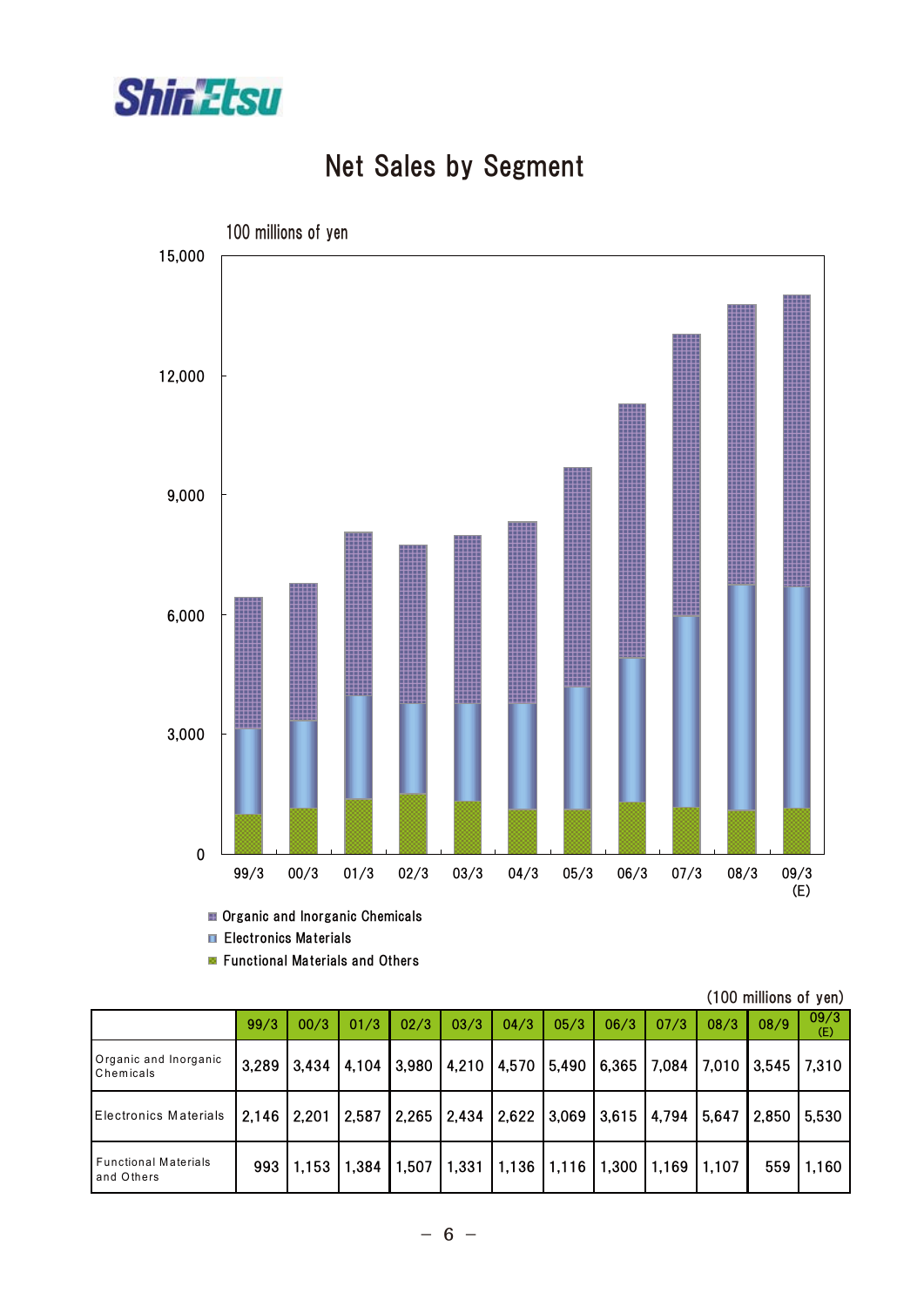

#### Operating Income by Segment



**Functional Materials and Others** 

| (100 millions of yen) |  |  |
|-----------------------|--|--|
|-----------------------|--|--|

|                                           | 99/3 | 00/3 | 01/3 | 02/3 | 03/3 | 04/3 | 05/3 | 06/3 | 07/3  | 08/3  | 08/9 | 09/3<br>(E) |
|-------------------------------------------|------|------|------|------|------|------|------|------|-------|-------|------|-------------|
| Organic and Inorganic<br>Chemicals        | 444  | 452  | 470  | 488  | 624  | 651  | 779  | 962  | ,067  | 995   | 555  | 1,170       |
| <b>Electronics Materials</b>              | 294  | 233  | 364  | 337  | 352  | 422  | 537  | 653  | 1,066 | 1,621 | 794  | ,590        |
| <b>Functional Materials</b><br>and Others | 128  | 187  | 293  | 322  | 243  | 182  | 201  | 240  | 276   | 260   | 154  | 310         |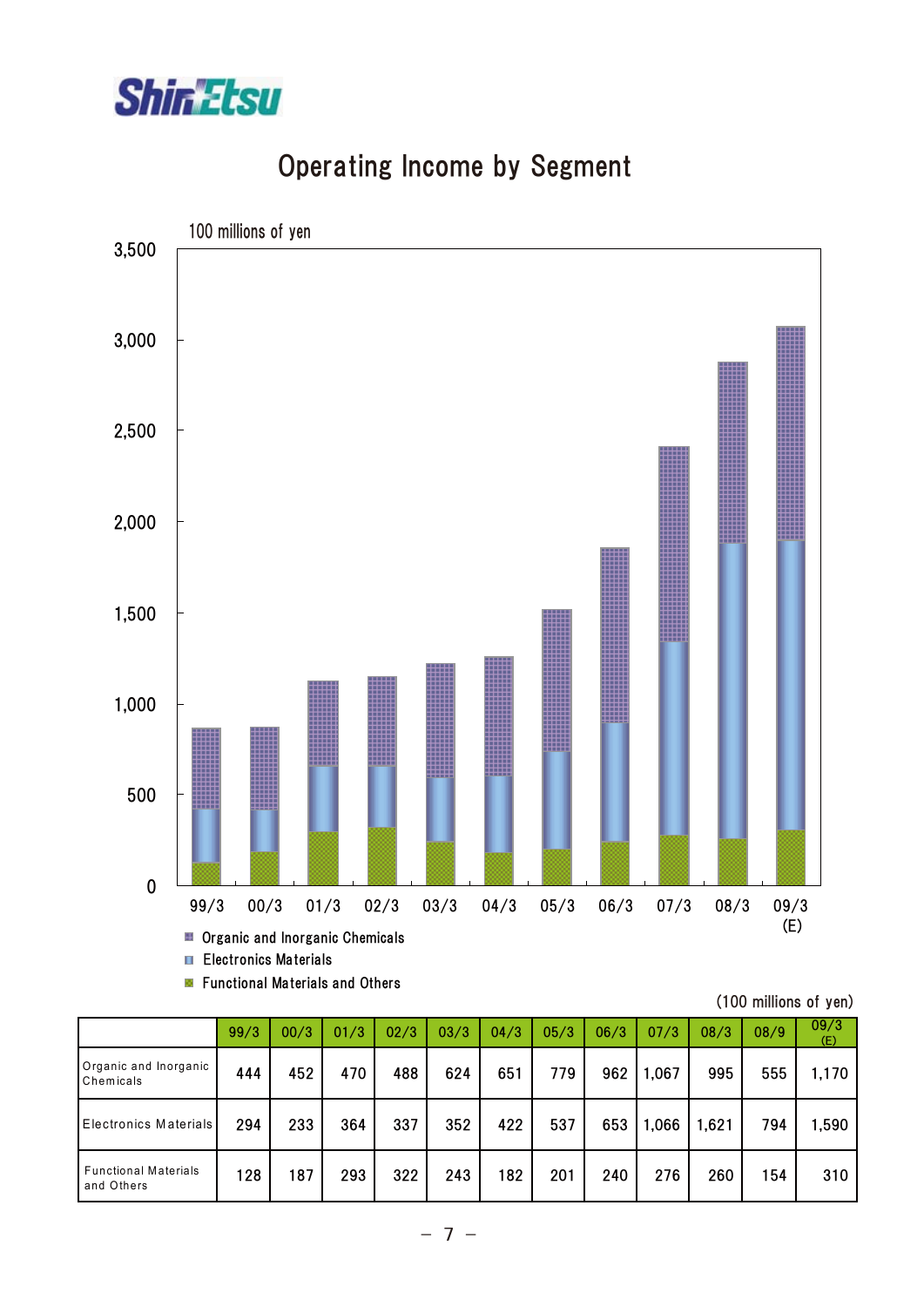



|                                       | 99/3 | 00/3 | 01/3 | 02/3 | 03/3 | 04/3 | 05/3 | 06/3 | 07/3 | 08/3 | 08/9 | 09/3<br>(E) |
|---------------------------------------|------|------|------|------|------|------|------|------|------|------|------|-------------|
| Ordinary Income to<br>Net Sales Ratio | 12.1 | 12.4 | 14.3 | 15.1 | 15.3 | 15.1 | 15.7 | 16.4 | 18.9 | 21.8 | 22.5 | 22.9        |
| Net Income to<br>Net Sales Ratio      | 6.7  | 7.1  | 8.0  | 8.8  | 9.2  | 9.0  | 9.6  | 10.2 | 11.8 | 13.3 | 14.5 | 14.3        |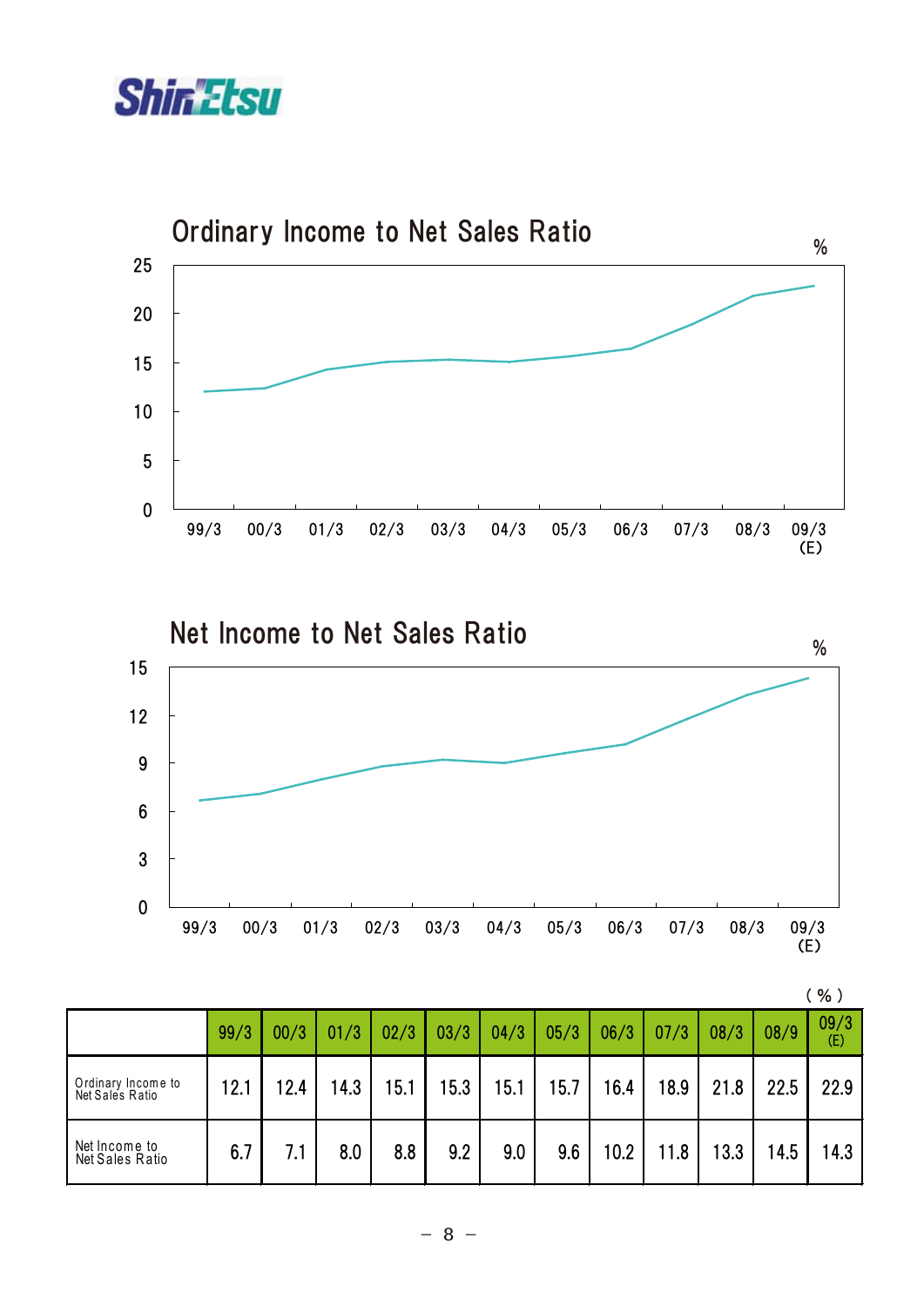



Total Assets

#### Net Assets



<sup>( 100</sup> millions of yen )

|                                                                                           | 99/3 |  |  |  |  |                                                                                           | 08/9 |
|-------------------------------------------------------------------------------------------|------|--|--|--|--|-------------------------------------------------------------------------------------------|------|
| Total Assets 10,610 11,687 12,658 12,884 13,109 13,862 14,762 16,713 18,600 19,185 18,935 |      |  |  |  |  |                                                                                           |      |
| <b>Net Assets</b>                                                                         |      |  |  |  |  | 5,641   6,513   7,150   8,121   8,470   9,007   9,963   11,737   13,603   14,837   15,138 |      |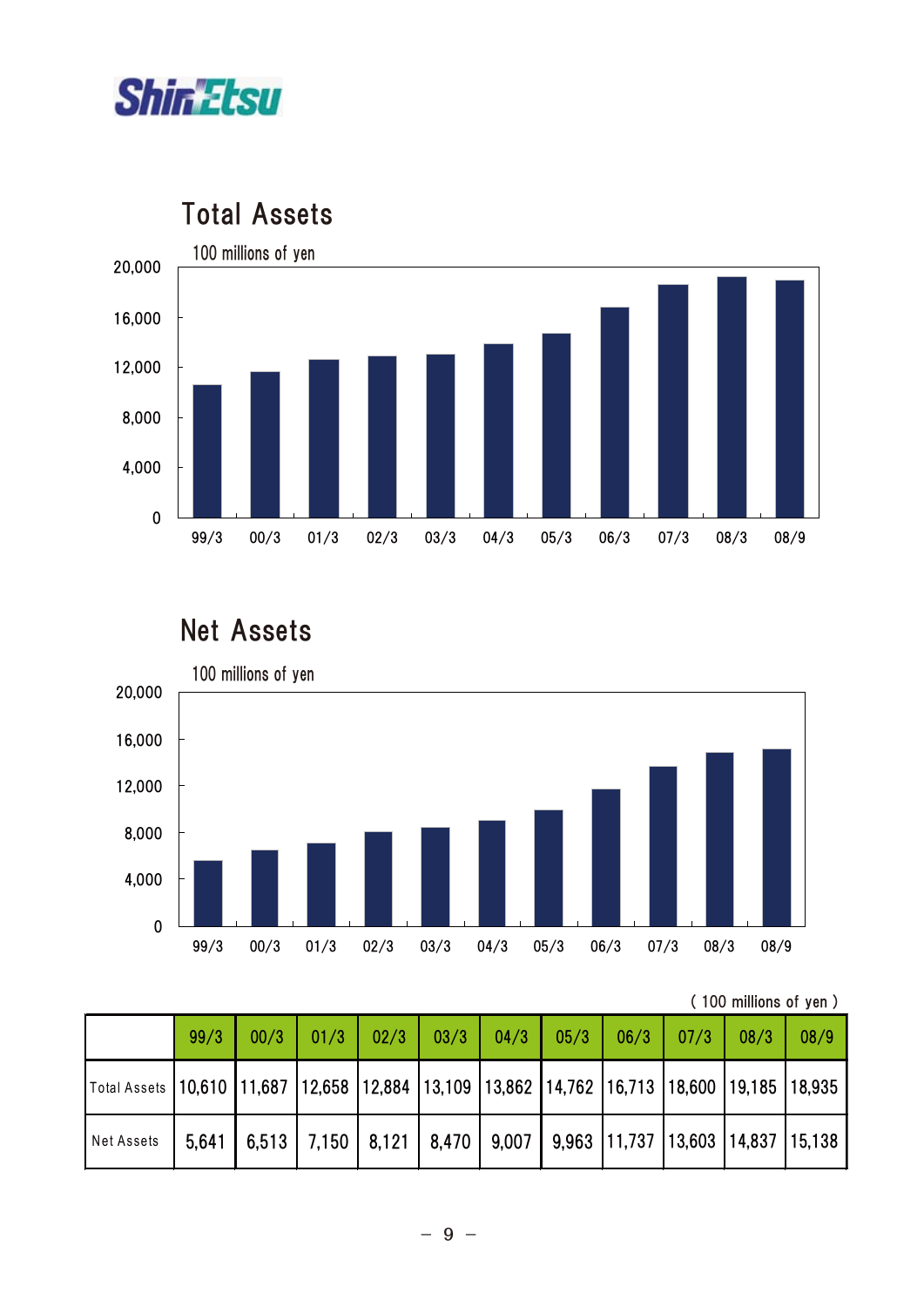





# Return on Equity, Return(Ordinary Income) on Total Assets



|                                                |      |      |      |      |      |      |      |      |      |      | (%)  |
|------------------------------------------------|------|------|------|------|------|------|------|------|------|------|------|
|                                                | 99/3 | 00/3 | 01/3 | 02/3 | 03/3 | 04/3 | 05/3 | 06/3 | 07/3 | 08/3 | 08/9 |
| Equity Ratio                                   | 53.2 | 55.7 | 56.5 | 63.0 | 64.6 | 65.0 | 67.5 | 70.2 | 71.0 | 75.0 | 77.5 |
| Return on Equity                               | 8.2  | 7.9  | 9.4  | 9.0  | 8.8  | 8.6  | 9.8  | 10.6 | 12.4 | 13.3 | 13.9 |
| Return (Ordinary<br>Income) on Total<br>Assets | 7.2  | 7.6  | 9.5  | 9.2  | 9.4  | 9.3  | 10.6 | 11.8 | 14.0 | 15.9 | 16.4 |